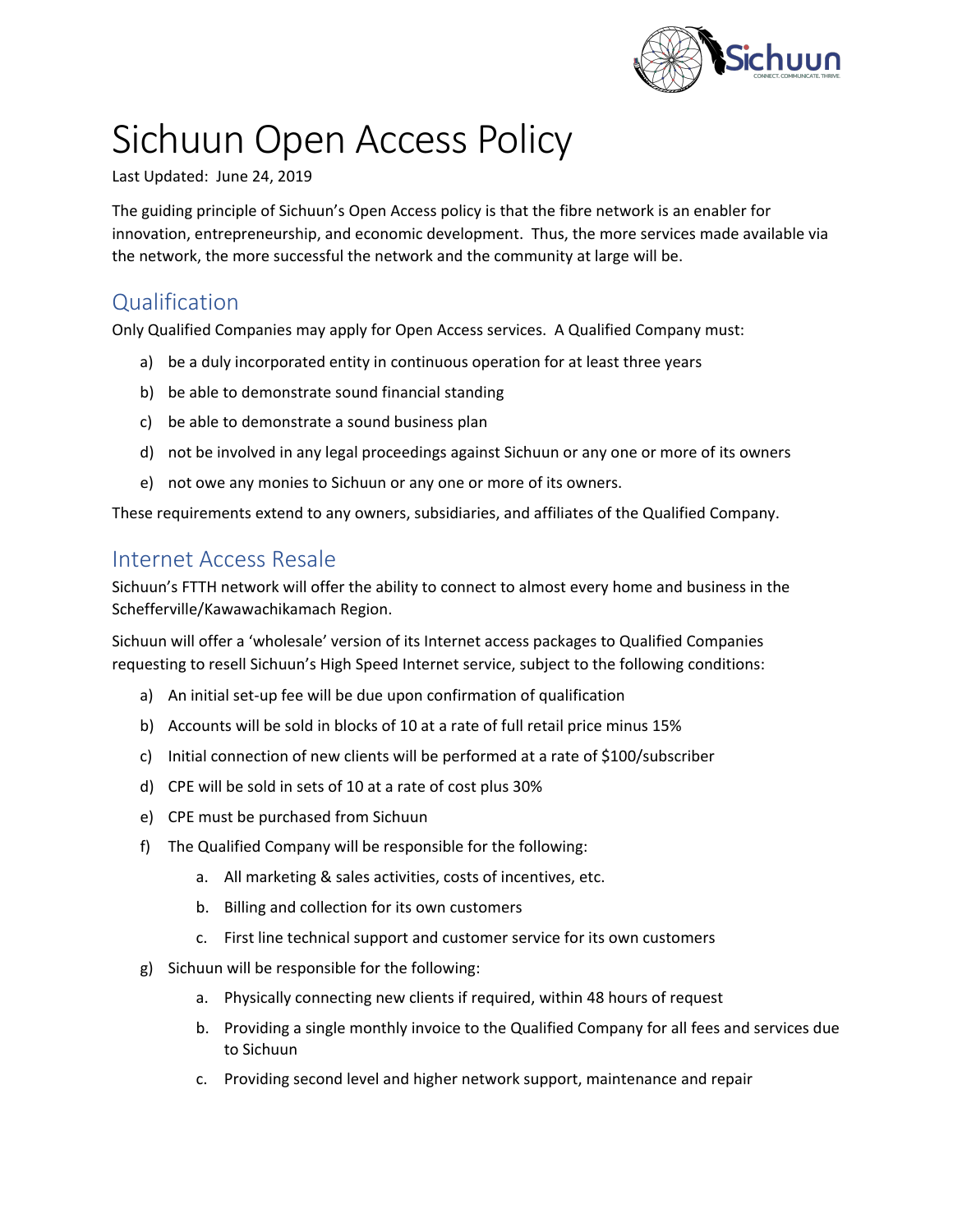

## Wholesale Point-to-Point Bandwidth

Sichuun's FTTH network connects to almost every home and business in the Schefferville and Kawawachikamach Region, and Sichuun's backhaul network provides a link between Kawawachikamach Central Office (KCO) and Montreal. Sichuun cannot offer any services at any backhaul nodes between KCO and Montreal.

Sichuun will offer a standard range of wholesale bandwidth services to Qualified Companies requesting point-to-point bandwidth via Sichuun's fibre network, subject to the following conditions:

- a) An initial set-up fee will be due upon confirmation of qualification
- b) Any costs associated with implementing the service will be included in the contract
- c) Pricing will be open, transparent, and fair for all Qualified Companies
- d) No Qualified Company will be provided preferential treatment over another Qualified Company
- e) Demarcations for bandwidth services on Sichuun's backhaul network will be Ethernet ports on Sichuun network equipment in KCO and Sichuun's colocation facility in Montreal
- f) Demarcations for bandwidth services on Sichuun's FTTH network will be Ethernet ports on Sichuun network equipment in KCO and an ONT located at the Qualified Company's premise.
- g) The Qualified Company will be responsible for the following:
	- a. Providing a cable for Sichuun to connect to Sichuun's network equipment at the demarcation
	- b. Any connections on the client side of the demarcation
	- c. First line technical support and customer service for its own users
- h) Sichuun will be responsible for the following:
	- a. Connecting the provided cable to Sichuun's network equipment at the demarcation
	- b. Providing a single monthly invoice to the Qualified Company for all fees and services due to Sichuun
	- c. Providing second level and higher network support, maintenance and repair

#### **Collocation**

Sichuun is only able to offer collocation services at facilities owned by Sichuun or its owners.

Sichuun will offer a standard range of collocation services to Qualified Companies requesting collocation in any available Sichuun facilities, or will negotiate a custom service with the third party, subject to the following conditions:

- a) An initial set-up fee will be due upon confirmation of qualification
- b) Any costs associated with implementing the service and accessing the facilities will be included in the contract
- c) Access to any collocation facilities will require a Sichuun escort at all times.
- d) Except in emergencies, 48 hours notice will be required for access to collocation facilities.
- e) The Qualified Company will be responsible for the following: